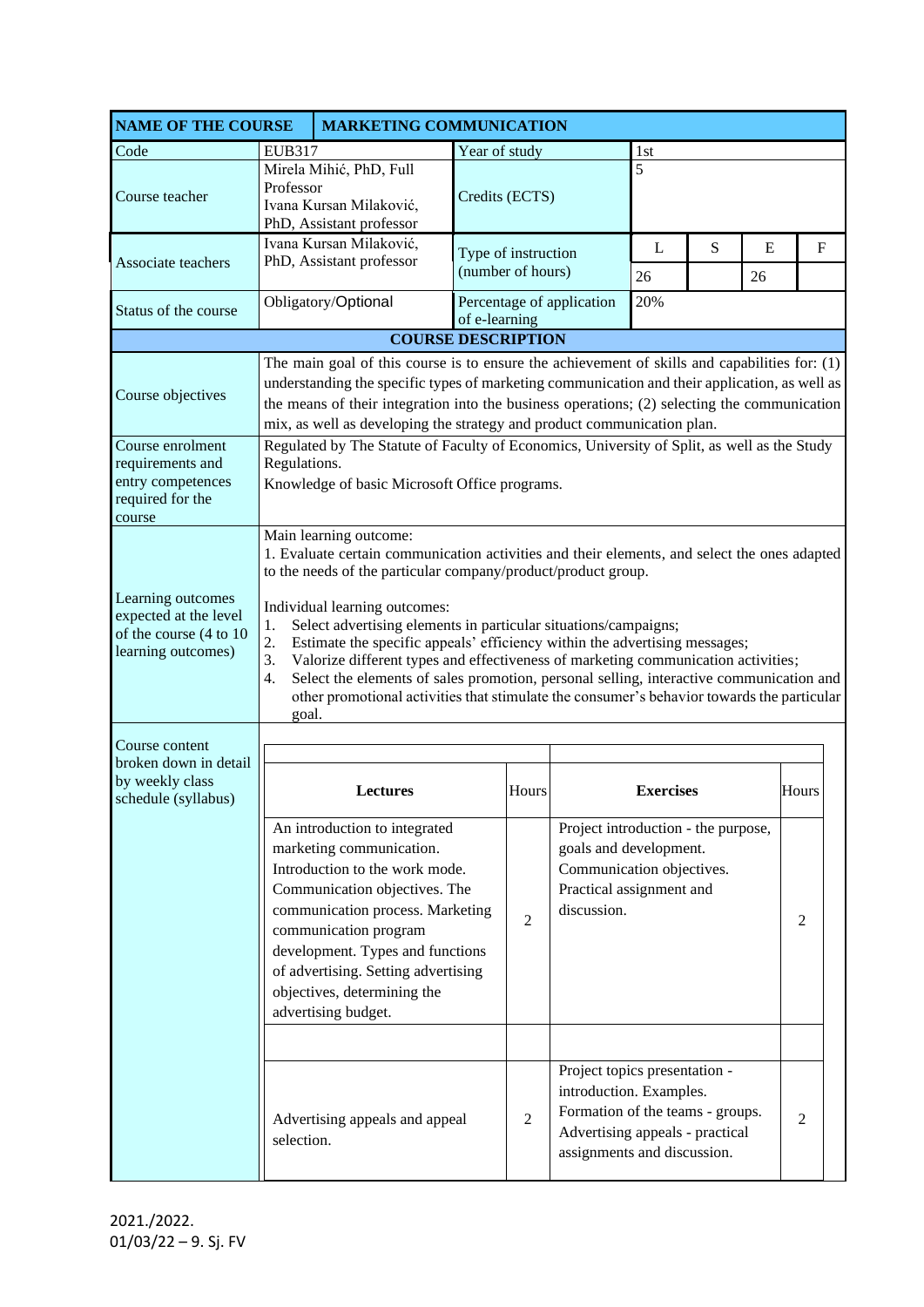|  | Using the color, humor and music<br>in advertising. Corporate name,<br>brand name, logos                                                     |                                                                                                                | Report 1: Client and company<br>overview.<br>Color, humor and music in<br>advertising - practical                                                          | $\overline{c}$ |  |
|--|----------------------------------------------------------------------------------------------------------------------------------------------|----------------------------------------------------------------------------------------------------------------|------------------------------------------------------------------------------------------------------------------------------------------------------------|----------------|--|
|  | Creative strategy and<br>Creative strategy. Message<br>$\sqrt{2}$<br>creation – elements of ads/a copy.                                      |                                                                                                                | assignments and discussion.<br>Report 2: Competition analysis.<br>Assignments and discussion:<br>ads/campaigns evaluation;<br>preparation for the research | $\overline{c}$ |  |
|  | Other (supplementary) advertising<br>means.                                                                                                  | $\overline{2}$                                                                                                 | assignment.<br>Report 3: Segmentation, target<br>market and positioning.<br>Other supplementary advertising<br>means - assignments and<br>discussion.      | 2              |  |
|  | Developing a media strategy: the<br>media mix - characteristics of<br>individual media; selecting and<br>scheduling media.<br>Guest lecture. | Report 4: Communication goals.<br>Developing media strategy -<br>assignments and discussion.<br>$\overline{2}$ |                                                                                                                                                            | $\overline{2}$ |  |
|  | Sales promotion objectives. Trade-<br>oriented sales promotion.                                                                              | $\overline{2}$                                                                                                 | Report 5: Creative strategy<br>development (I).<br>Trade-oriented sales promotion -<br>practical assignments and<br>discussion.                            |                |  |
|  | Consumer<br>oriented<br>sales<br>promotion.                                                                                                  | $\overline{2}$                                                                                                 | Report 5: Creative strategy<br>development (II).<br>Consumer – oriented sales<br>promotion. - practical<br>assignments and discussion                      | $\mathfrak{2}$ |  |
|  | Point-of-purchase promotion.                                                                                                                 | $\overline{2}$                                                                                                 | Report 6: Mass media analysis<br>and media mix planning.<br>Sales and point-of purchase<br>promotions. Practical assignments<br>and discussion.            | $\overline{2}$ |  |
|  | Personal selling. Evaluating the<br>personal selling effort.                                                                                 | $\overline{2}$                                                                                                 | Report 7: Sales promotion<br>Personal selling. Practical<br>assignments and discussion.                                                                    |                |  |
|  | Internet and other forms of direct<br>communication                                                                                          | $\overline{2}$                                                                                                 | eport 8. Personal selling.<br>Internet and interactive<br>communication - practical<br>assignments and discussion.                                         |                |  |
|  | Measuring the effectiveness of<br>integrated marketing<br>communication.                                                                     | $\sqrt{2}$                                                                                                     | Report 9: Internet and other forms<br>of direct communication.<br>Measuring the effectiveness of<br>IMC. Practical assignments and<br>discussion.          |                |  |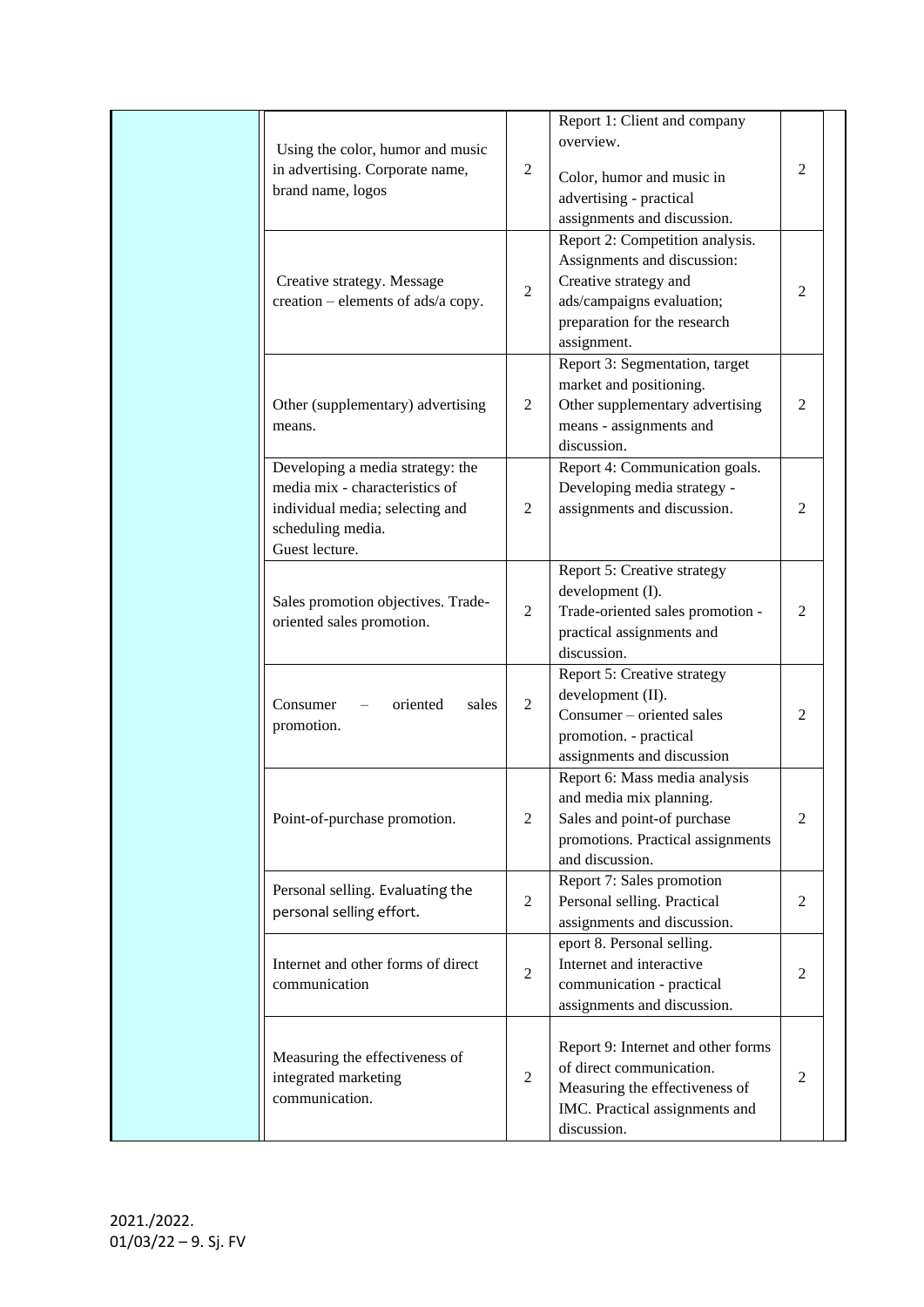|                                                                             | Supplementary promotional<br>activities: Services. Packaging.<br>Design. Word of Mouth.                                                                                                                                                                                                                                                                                                                                                                                                                                                                                                                                                                                                                                                                                                                                                                                                                                                                                                                                                                                                                        |     | $\mathfrak{2}$ |  | Report 10: Public relations,<br>publicity; Report 11: Other forms<br>of IMC. Report 12: Measuring the<br>effectiveness of IMCProject<br>presentations                               |                     | 2                                                   |  |                                        |  |
|-----------------------------------------------------------------------------|----------------------------------------------------------------------------------------------------------------------------------------------------------------------------------------------------------------------------------------------------------------------------------------------------------------------------------------------------------------------------------------------------------------------------------------------------------------------------------------------------------------------------------------------------------------------------------------------------------------------------------------------------------------------------------------------------------------------------------------------------------------------------------------------------------------------------------------------------------------------------------------------------------------------------------------------------------------------------------------------------------------------------------------------------------------------------------------------------------------|-----|----------------|--|-------------------------------------------------------------------------------------------------------------------------------------------------------------------------------------|---------------------|-----------------------------------------------------|--|----------------------------------------|--|
| Format of instruction                                                       | $\boxtimes$ lectures<br>$\square$ seminars and workshops<br>$\mathbf{\nabla}$ exercises<br>$\Box$ on line in entirety<br>□ partial e-learning<br>$\Box$ field work                                                                                                                                                                                                                                                                                                                                                                                                                                                                                                                                                                                                                                                                                                                                                                                                                                                                                                                                             |     |                |  | $\mathbf{\nabla}$ independent assignments<br>$\mathbf{\nabla}$ multimedia<br>$\Box$ laboratory<br>$\square$ work with mentor<br>$\mathbf{\nabla}$ business experts/guest appearance |                     |                                                     |  |                                        |  |
| Student<br>responsibilities                                                 | To attain a signature, a regular student must attend 60% of lectures and 60% of exercises<br>(compensation is not an option), complete evaluation assignments (minimally 2 of them) and<br>50% of the project assignment that was positively graded.                                                                                                                                                                                                                                                                                                                                                                                                                                                                                                                                                                                                                                                                                                                                                                                                                                                           |     |                |  |                                                                                                                                                                                     |                     |                                                     |  |                                        |  |
| Screening student<br>work (name the                                         | Class<br>attendance                                                                                                                                                                                                                                                                                                                                                                                                                                                                                                                                                                                                                                                                                                                                                                                                                                                                                                                                                                                                                                                                                            | 1.6 | Research       |  |                                                                                                                                                                                     |                     | Practical<br>$assignments/evaluat$ 0.2<br>ion tests |  |                                        |  |
| proportion of ECTS<br>credits for each                                      | Experimental<br>work                                                                                                                                                                                                                                                                                                                                                                                                                                                                                                                                                                                                                                                                                                                                                                                                                                                                                                                                                                                                                                                                                           |     | Report         |  |                                                                                                                                                                                     | Class participation |                                                     |  |                                        |  |
| activity so that the<br>total number of ECTS                                | Essay                                                                                                                                                                                                                                                                                                                                                                                                                                                                                                                                                                                                                                                                                                                                                                                                                                                                                                                                                                                                                                                                                                          |     | Seminar essay  |  |                                                                                                                                                                                     |                     | Individual<br>assignments                           |  | 1.8                                    |  |
| credits is equal to the<br>ECTS value of the                                | <b>Tests</b>                                                                                                                                                                                                                                                                                                                                                                                                                                                                                                                                                                                                                                                                                                                                                                                                                                                                                                                                                                                                                                                                                                   |     | Oral exam      |  |                                                                                                                                                                                     |                     | (Other)                                             |  |                                        |  |
| course)                                                                     | Written exam                                                                                                                                                                                                                                                                                                                                                                                                                                                                                                                                                                                                                                                                                                                                                                                                                                                                                                                                                                                                                                                                                                   |     | Project        |  | 1.4                                                                                                                                                                                 |                     | (Other)                                             |  |                                        |  |
| Grading and<br>evaluating student<br>work in class and at<br>the final exam | The exam comprises of the individual and group project assignment as well as its oral<br>presentation. Professor decides upon the number of students in a group. Project assignment<br>comprises three to four parts while group assignments comprise of more parts (14) that will<br>be developed continuously during the semester. Some project parts will be presented during<br>the exercises.<br>The exam is considered passed if the student:<br>successfully completed individual assignments, as well as group project<br>assignment, i.e. achieved positive grade (minimally 50%) from all project parts<br>actively participated in group assignment presentations<br>The final grade will be based on the grade of the individual as well as group project<br>assignment in a range of 60%:40%, whereby the project carries 30% and its presentation<br>10%.<br>Grading system (%) for the written exams (individual and group assignments) is the<br>following:<br>$0-49$<br>insufficient $(1)$<br>sufficient $(2)$<br>50-65<br>66-75<br>good(3)<br>76-85<br>very good (4)<br>86-100 excellent (5) |     |                |  |                                                                                                                                                                                     |                     |                                                     |  |                                        |  |
| Required literature<br>(available in the<br>library and via other<br>media) |                                                                                                                                                                                                                                                                                                                                                                                                                                                                                                                                                                                                                                                                                                                                                                                                                                                                                                                                                                                                                                                                                                                |     | <b>Title</b>   |  |                                                                                                                                                                                     |                     | Number of<br>copies in the<br>library               |  | <b>Availability via</b><br>other media |  |

2021./2022.  $01/03/22 - 9.$  Sj. FV